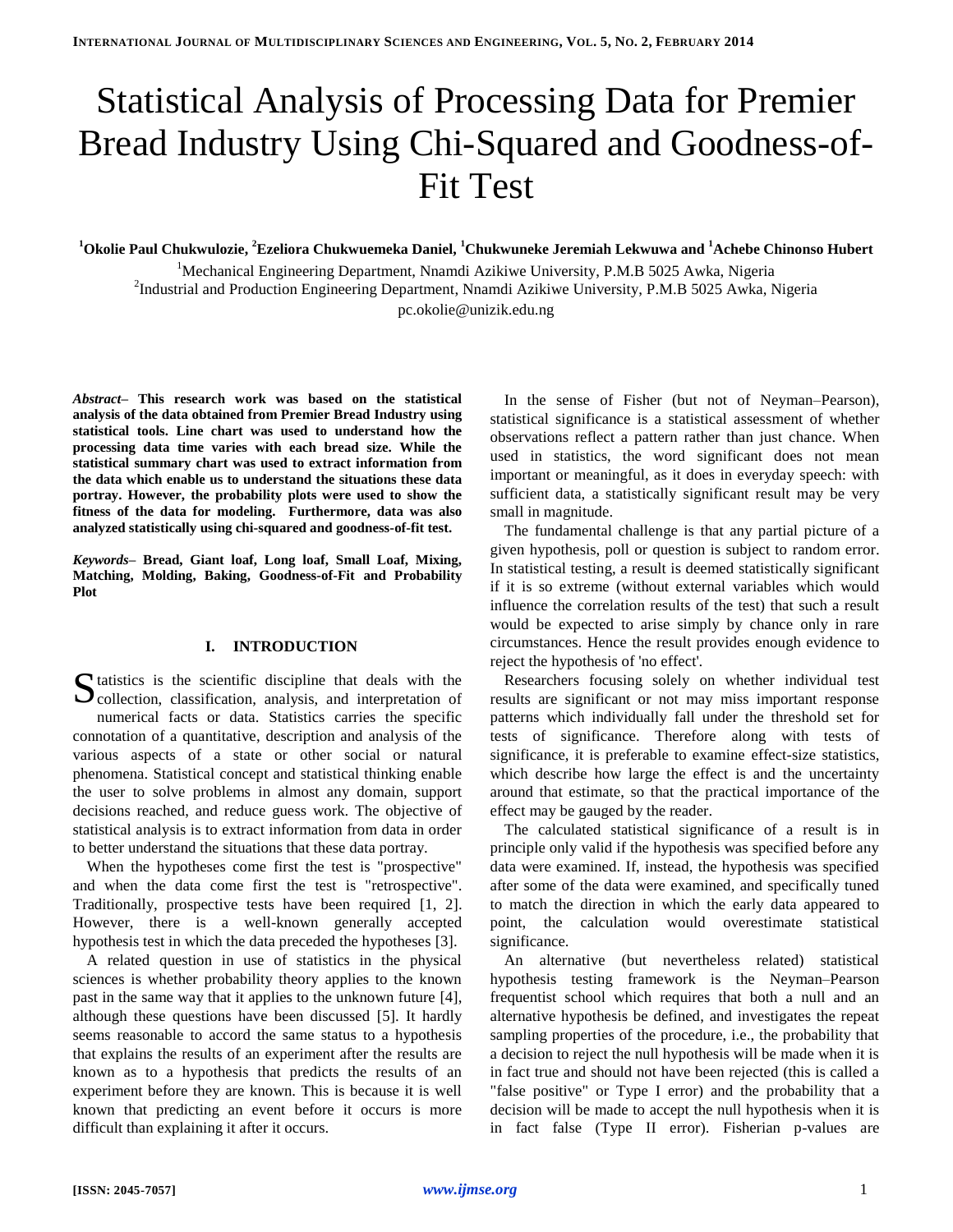philosophically different from Neyman–Pearson Type I errors. This confusion is unfortunately propagated by many statistics textbooks [6].

Popular levels of significance are 10%, 5%, 1%, 0.5% and 0.1%. if a test of significance gives a P-value lower than or equal to the significance level [7], the null hypothesis is rejected at that level. Such results are informally referred to as 'statistically significant (at the  $P = 0.05$  level, etc.)'. The lower the significance level chosen, the stronger the evidence required. The choice of significance level is somewhat arbitrary, but for many applications, a level of 5% is chosen by convention [8, 9].

Statistical significance can be considered the confidence one has in a given result. In a comparison study, it is dependent on the relative difference between the groups compared, the amount of measurement and the noise associated with the measurement. In other words, the confidence one has in a given result being non-random (i.e., it is not a consequence of [chance\)](http://en.wikipedia.org/wiki/Randomness) depends on the [signal-to](http://en.wikipedia.org/wiki/Signal-to-noise_ratio)[noise ratio](http://en.wikipedia.org/wiki/Signal-to-noise_ratio) (SNR) and the sample size.

Expressed mathematically, the confidence that a result is not by random chance is given by the following formula by Sackett [10].

$$
Confidence = \frac{Signal}{Noise} \times \sqrt{(Sample \, Size)} \qquad (1)
$$

For clarity, the above formula is presented in tabular form (Table 1).

In words, the dependence of confidence is high if the noise is low and/or the sample size is large and/or the [effect size](http://en.wikipedia.org/wiki/Effect_size) (signal) is large. The confidence of a result (and its associated [confidence interval\)](http://en.wikipedia.org/wiki/Confidence_interval) is not dependent on effect size alone. If the sample size is large and the noise is low a small effect size can be measured with great confidence. Whether a small effect size is considered important is dependent on the context of the events compared.

In medicine, small effect sizes (reflected by small increases of risk) are often considered clinically relevant and are frequently used to guide treatment decisions if there is great confidence in them. Whether a given treatment is considered a worthy endeavor is dependent on the risks, benefits and costs [10].

### **II. METHODOLOGY**

The data of Premier Bread Industry's operations were obtained. A statistical analysis of the data using graphical summary chart was carried out. The fitness of the data was validated using the normal probability plot. The confirmation of how good and fit the data are for modeling of the production process of Premier Bread Industry using the goodness-of-fit test for Poisson distribution was equally done. The process data for the bread Industry is as shown in Table 2.

Table 1: Dependence of confidence with noise, signal and sample size (tabular form)

| <b>Parameter</b> | <b>Parameter increases</b> | <b>Parameter decreases</b> |  |
|------------------|----------------------------|----------------------------|--|
| Noise            | Confidence decreases       | Confidence increases       |  |
| Signal           | Confidence increases       | Confidence decreases       |  |
| Sample size      | Confidence increases       | Confidence decreases       |  |

Table 2: Process Data for Premier Bread Industry

| Size of loaves 1       | Giant loaf $(x1)$ | long loaf $(x2)$ | small $\text{log} f(x3)$ |
|------------------------|-------------------|------------------|--------------------------|
| Mixing (min)           |                   |                  |                          |
| Matching (min)         |                   |                  |                          |
| Molding (min)          |                   |                  |                          |
| Baking (min)           |                   |                  |                          |
| Profit per loaf (kobo) | 1400              | 1100             | 400                      |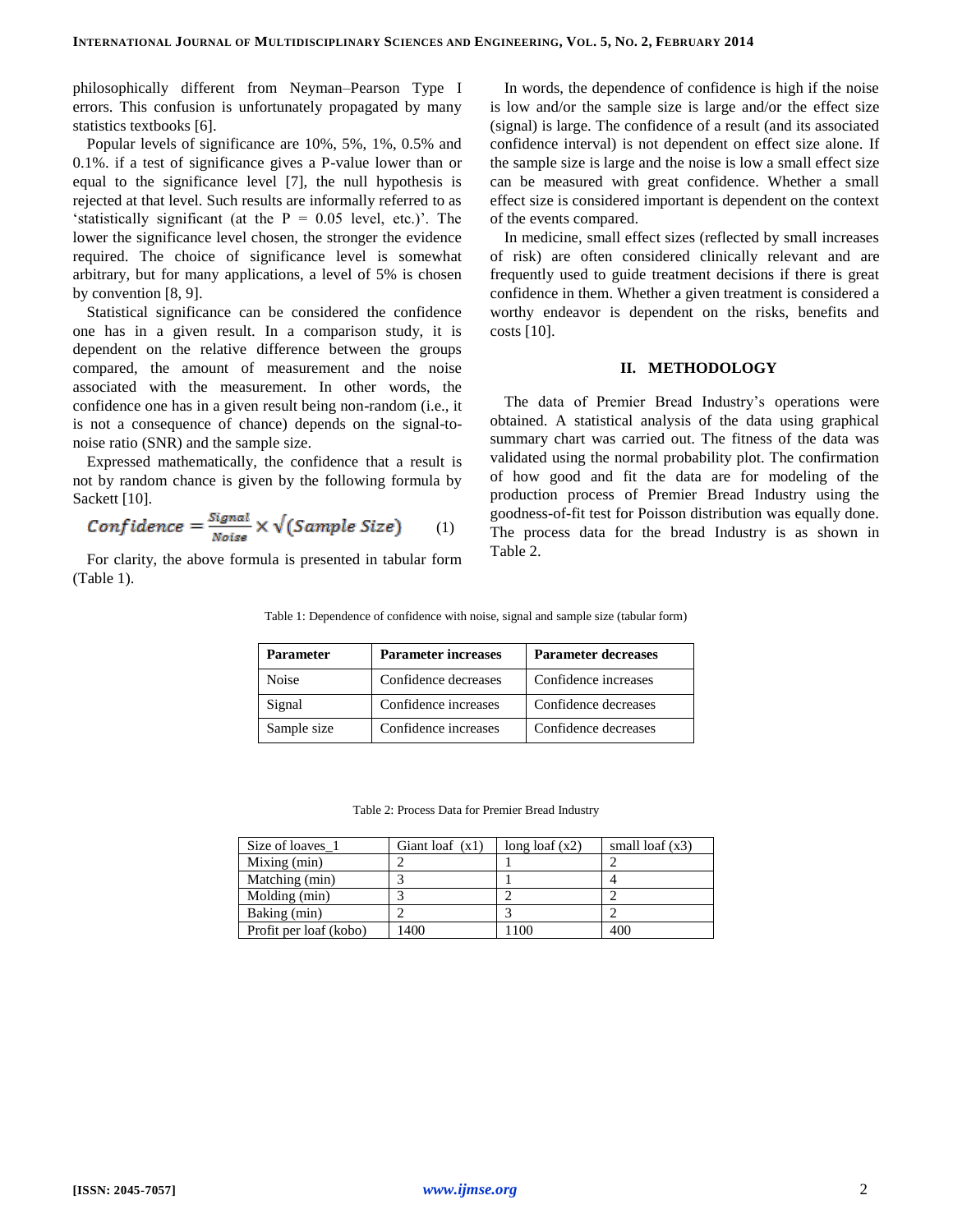

Fig. 1: Graphical representation of time for bread mixing





Fig. 2: Graphical representation of time for bread matching





Fig. 3: Graphical representation of time for bread baking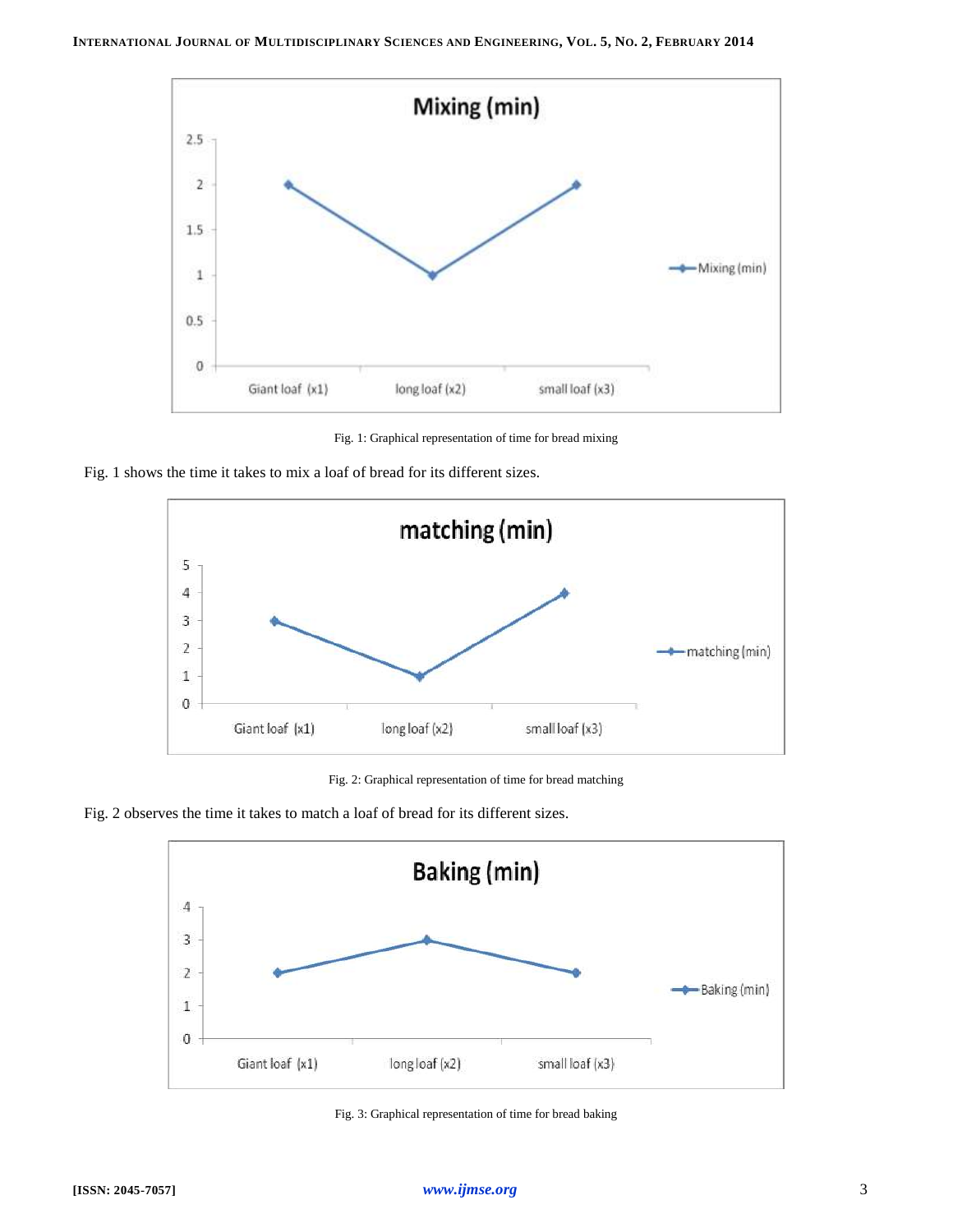Profit per loaf (kobo) 1500 1000 -Profit per loaf (kobo) 500  $\theta$ Giant loaf (x1) long loaf (x2) small loaf (x3)

Fig. 3 shows the time it takes to bake a loaf of bread for its different sizes.



Fig. 4 shows the profit made (in kobo) per loaf of bread for its different sizes.



Fig. 5: Statistical Results for Graphical Summary for Giant loaf (x1) \_1

Fig. 5 shows the statistical processing data for giant loaf of bread. It shows that the level of significance is strong and it rejects the null hypothesis test.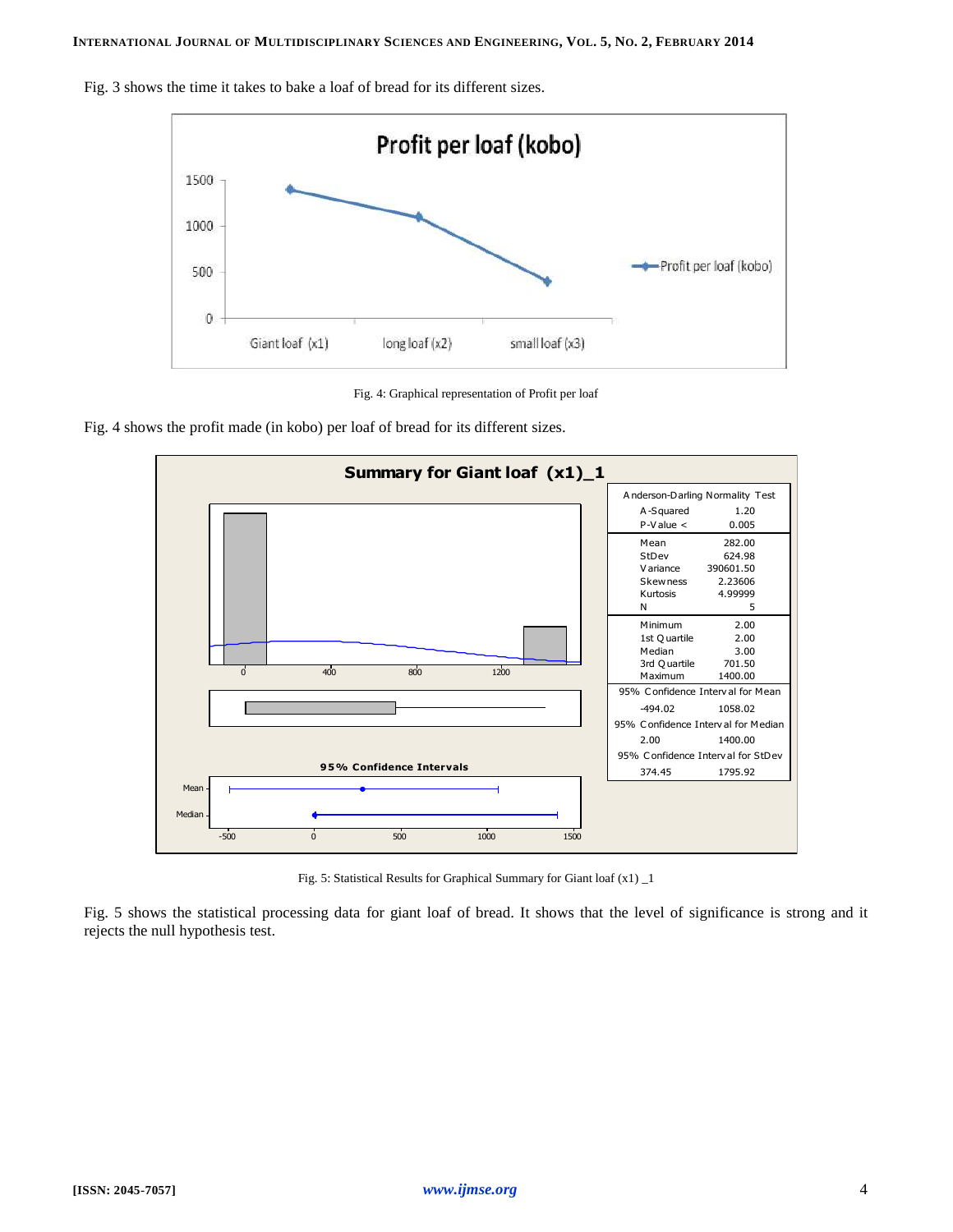

Fig. 6: Statistical Results for Graphical Summary for long loaf (x2)\_1

Fig. 6 observes the statistical processing data for long loaf of bread. It shows that the significance level is high and its modeling is adequate for the data.



Fig. 7: Statistical Results for Graphical Summary for small loaf (x3) \_1

Fig. 7 confirms the statistical processing data analysis for small loaf of bread. It shows that the level of significance is strong and it rejects the null hypothesis test.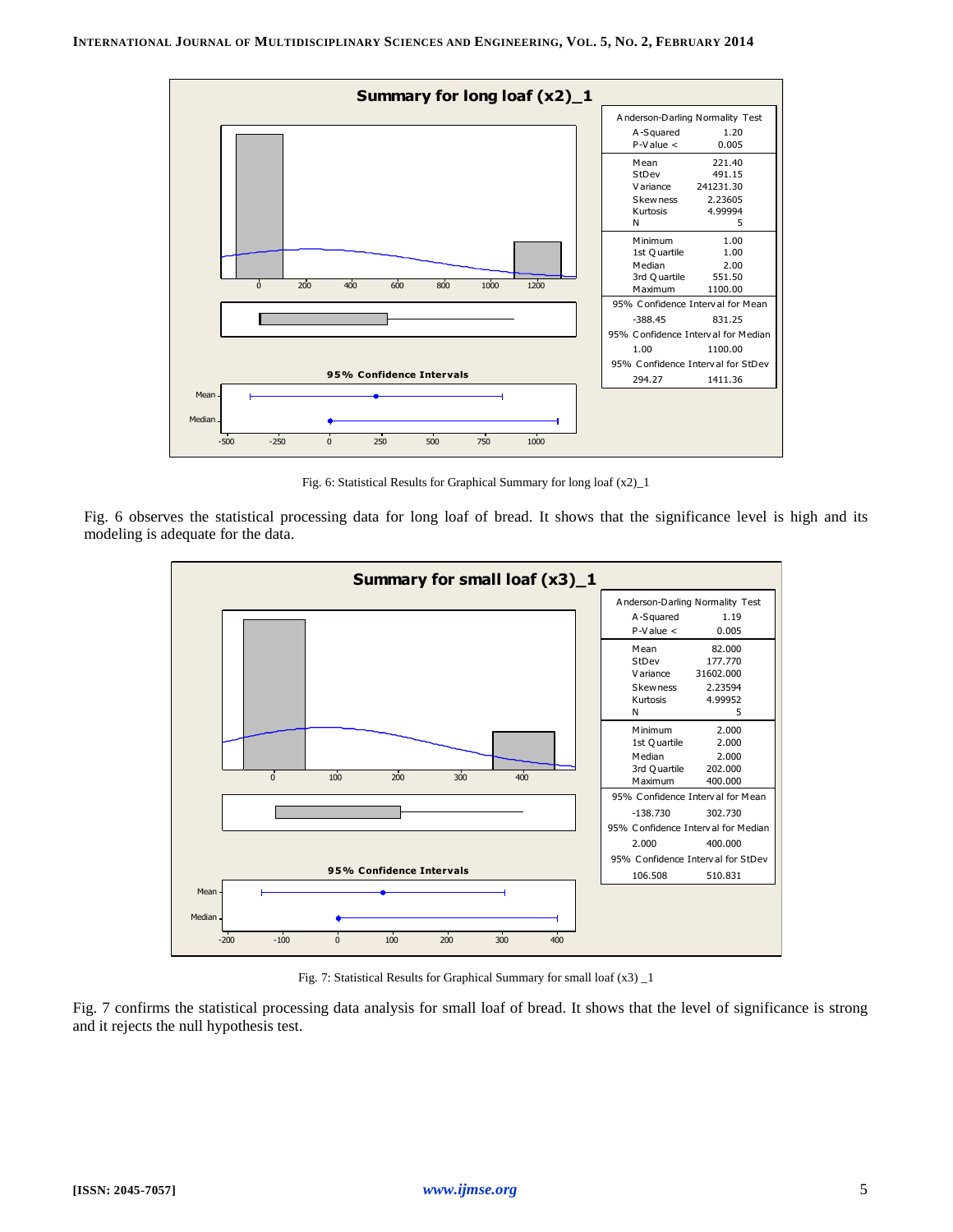

Fig. 8: Probability Plot of Giant loaf (x1) \_1

Fig. 8 was used to validate and to confirm the model adequacy in figure 5. It's also used for the fitness of the data.



Fig. 9: Probability Plot of long loaf (x2) \_1

Fig. 9 was used to validate and to confirm the model adequacy in figure 6. It's also used to test for the fitness of the processing data.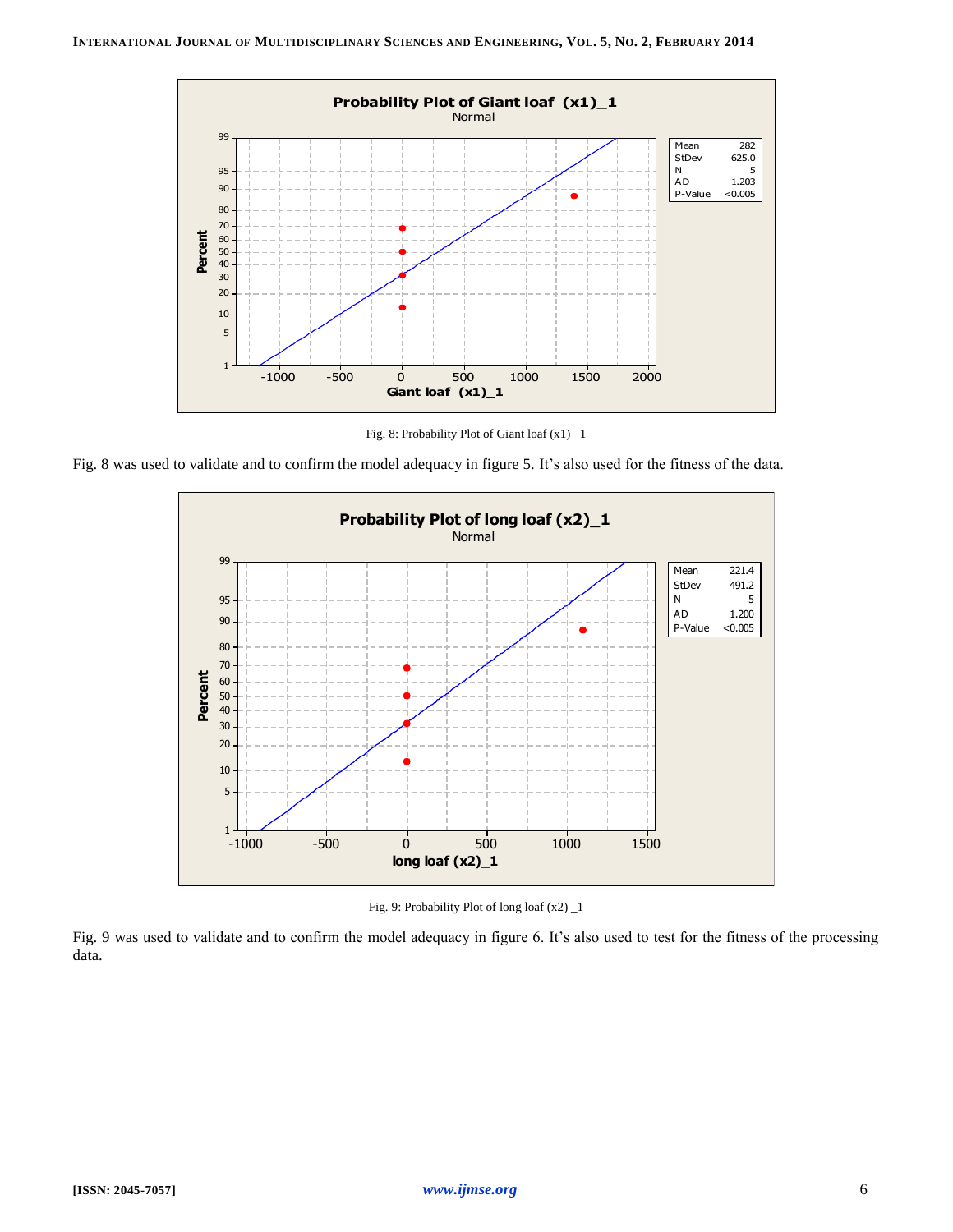

Fig. 10: Probability Plot of small loaf (x3) \_1

Fig. 10 was used to validate and to confirm the model adequacy in figure 7. It's also used to test for the fitness of the processing data.

## *A. Goodness-of-Fit Test for Poisson Distribution*

Data column: Giant loaf (x1)

Poisson mean for Giant loaf (x1) = 282

| Giant loaf   |   | Poisson                       |          | Contribution |
|--------------|---|-------------------------------|----------|--------------|
| (x1)         |   | Observed Probability Expected |          | to Chi-Sq    |
| $\leq$ = 2   |   | 0.000000                      | $\star$  | $\star$      |
| $3 - 285$    | 2 | 0.586247                      | 2.93124  | 0.29585      |
| $286 - 1399$ | ( | 0.413753                      | 2.06876  | 2.06876      |
| $>=1400$     |   | 0.000000                      | $^\star$ | $\star$      |

```
N N* DF Chi-Sq P-Value
5 0 2 * 0.000
```
Expected value is approximately 0. Chi-Square value is extremely large and denoted as \*.

2 cell(s) (50.00%) with expected value(s) less than 5.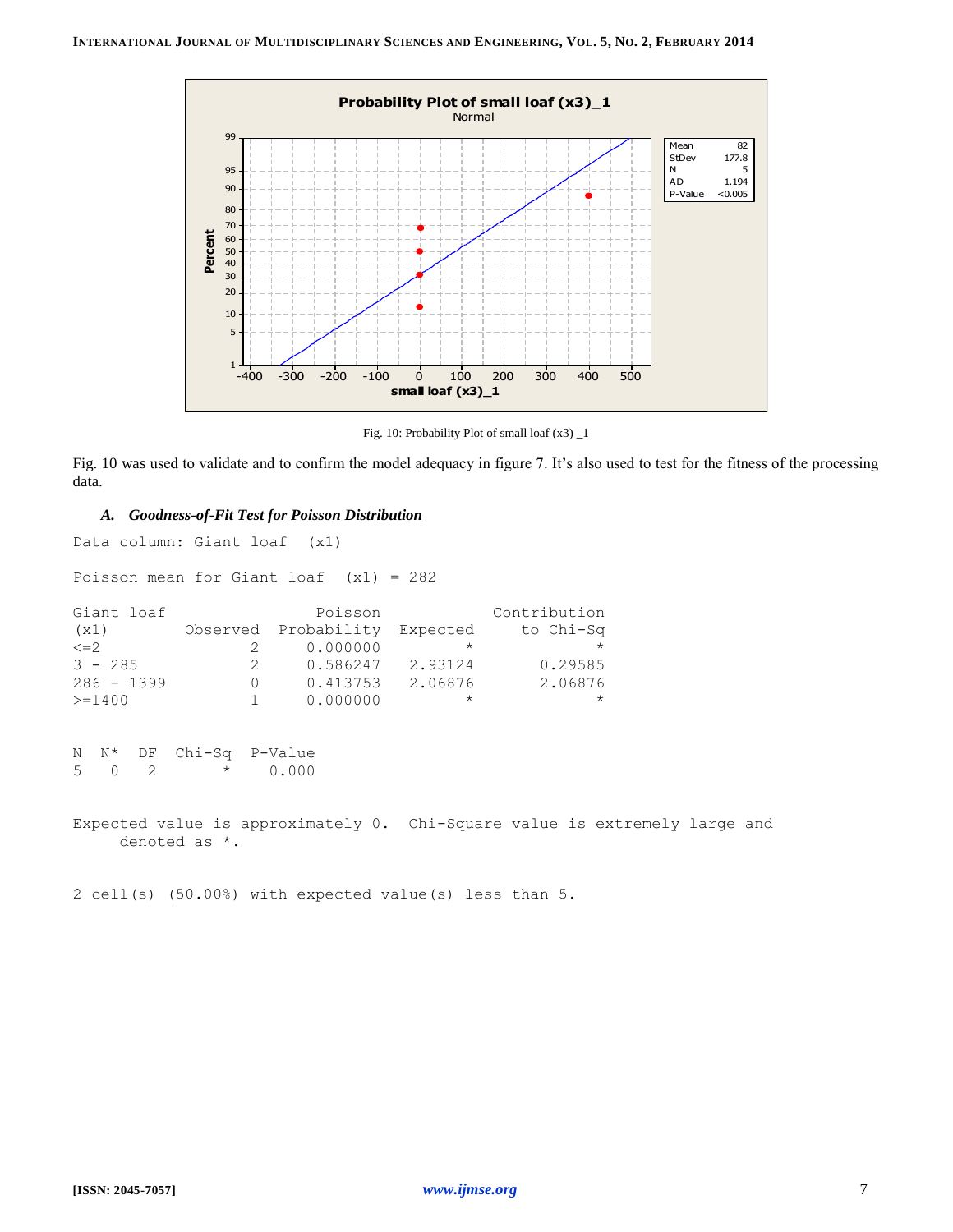

Fig. 11: Chart of Observed and Expected Values





Fig. 12: Chart of Contribution to the Chi-Square Value by Category

#### *B. Goodness-of-Fit Test for Poisson Distribution*

Data column: long loaf (x2)

Poisson mean for long loaf (x2) = 221.4

|              |                   | Poisson                                      |         | Contribution |
|--------------|-------------------|----------------------------------------------|---------|--------------|
|              |                   | long loaf (x2) Observed Probability Expected |         | to Chi-Sq    |
| $\leq$ $=$ 2 |                   | 0.000000                                     | $\star$ | $\star$      |
| $3 - 224$    | $\mathbf{1}$      | 0.586690                                     | 2.93345 | 1.27434      |
| $225 - 1099$ | $\Omega$          | 0.413310                                     | 2.06655 | 2.06655      |
| $>=1100$     | 1.                | 0.000000                                     | $\star$ | $\star$      |
|              |                   |                                              |         |              |
| N N* DF      | Chi-Sq P-Value    |                                              |         |              |
| .5           | $^\star$<br>0.000 |                                              |         |              |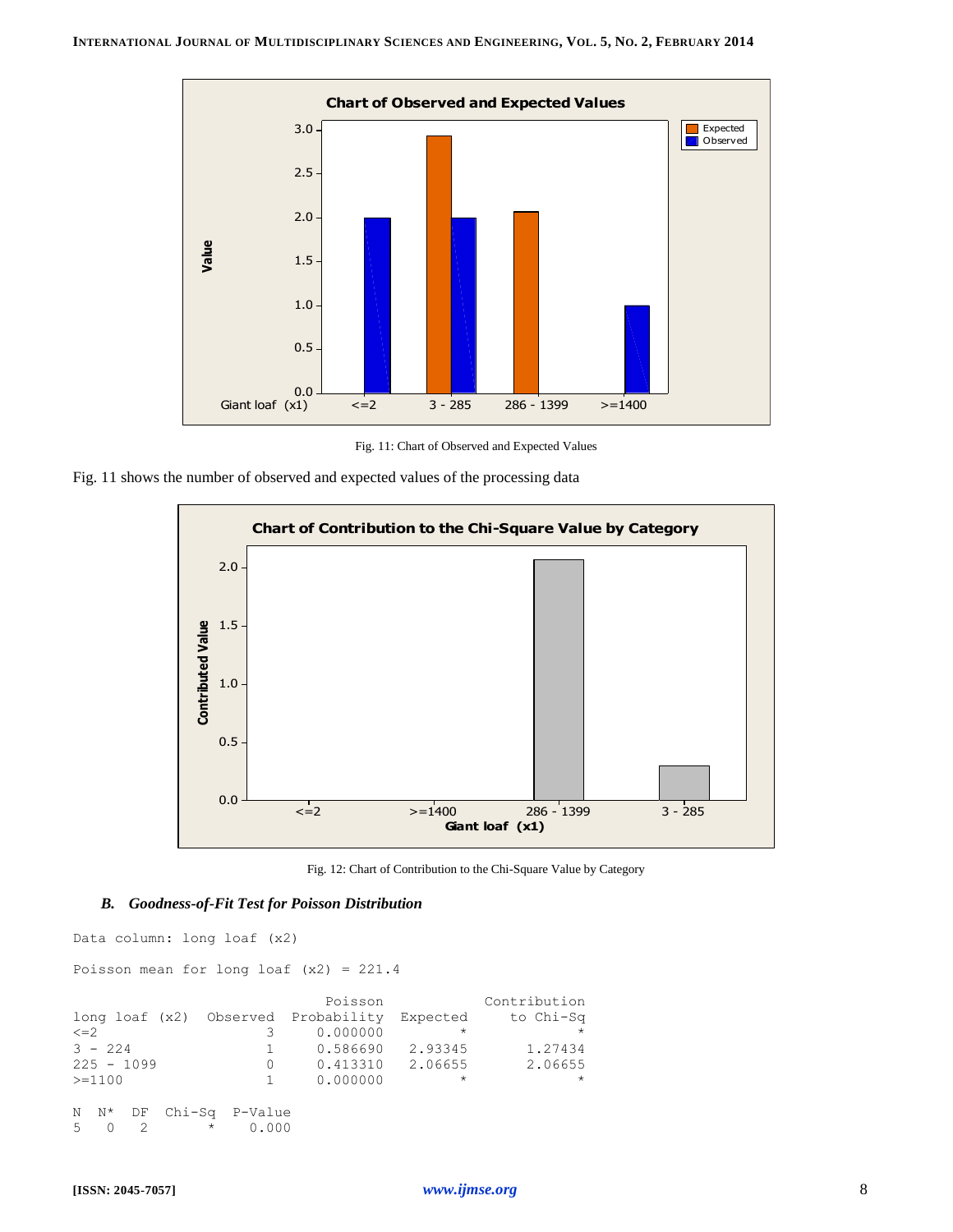```
Expected value is approximately 0. Chi-Square value is extremely large and
      denoted as *.
2 cell(s) (50.00%) with expected value(s) less than 5.
```


Fig. 13: Chart of Observed and Expected Values

Fig. 13 shows the number of observed and expected values of the processing data



Fig. 14: Chart of Contribution to the Chi-Square Value by Category

## *C. Goodness-of-Fit Test for Poisson Distribution*

Data column: small loaf (x3) Poisson mean for small loaf (x3) = 82 small Doisson Contribution

| loar       | PO1SSON                       | CONTRIDUTION |
|------------|-------------------------------|--------------|
| (x3)       | Observed Probability Expected | to Chi-Sq    |
| $\leq$ = 2 |                               |              |
|            |                               | 0.0          |
|            |                               |              |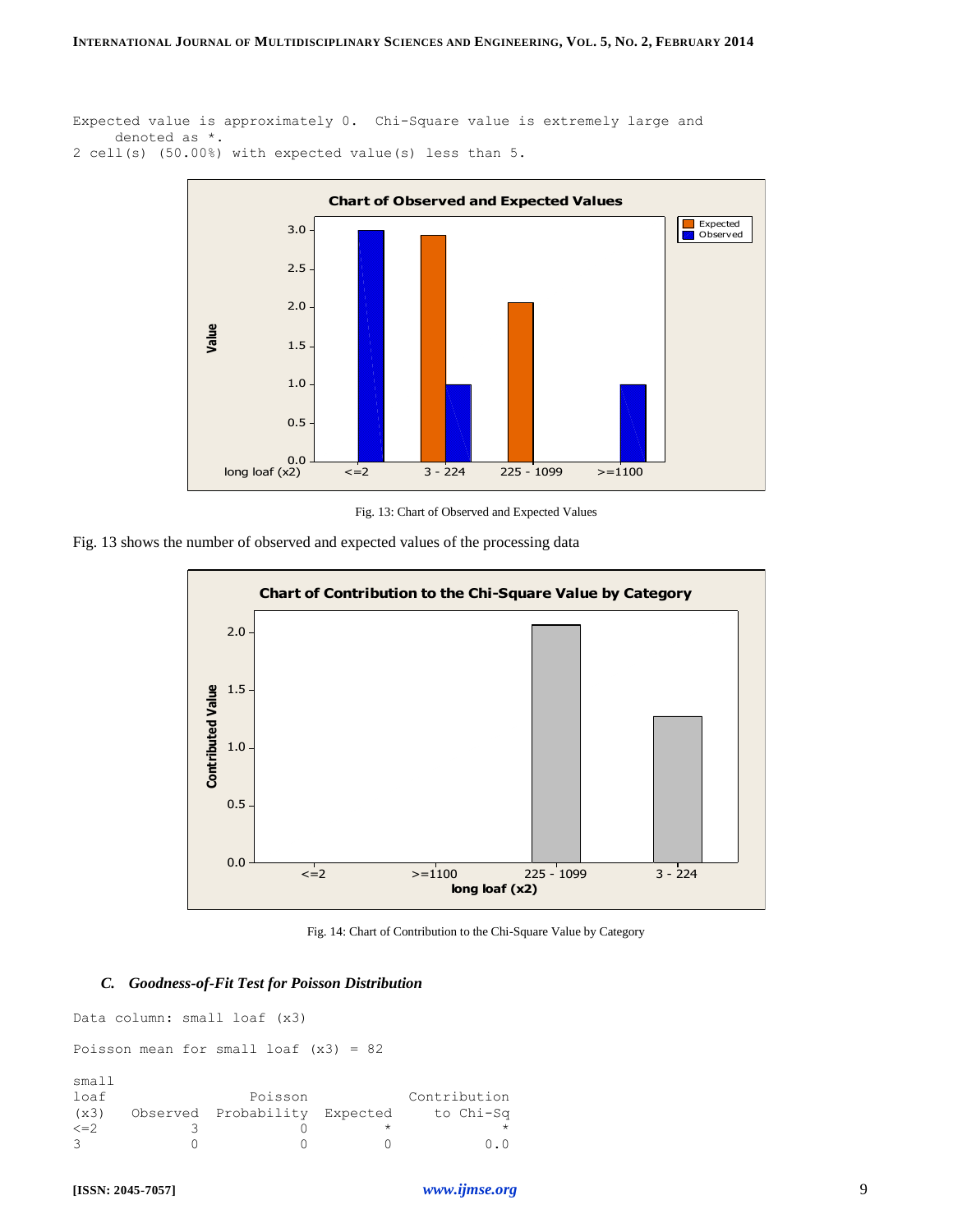$>=4$  2 1 5 1.8 N N\* DF Chi-Sq P-Value 5 0 1 \* 0.000 Expected value is approximately 0. Chi-Square value is extremely large and denoted as \*. WARNING: 1 cell(s) (33.33%) with expected value(s) less than 1. Chi-Square

approximation probably invalid.

1 cell(s) (33.33%) with expected value(s) less than 5.



Fig. 15: Chart of Observed and Expected Values

Fig. 1 shows the number of observed and expected values of the processing data



Fig. 16: Chart of Contribution to the Chi-Square Value by Category

## **III. DISCUSSION OF RESULTS**

The line chart was used to show the production process time it takes each loaf of bread to be produced. This was analyzed using different sizes of bread in the case study industry. Statistical summary was performed using graphical summary to show that the results obtained was 95% confidence for different sizes of the bread analyzed. The Pvalue (i.e., 0.005) for each size of the bread shows that the